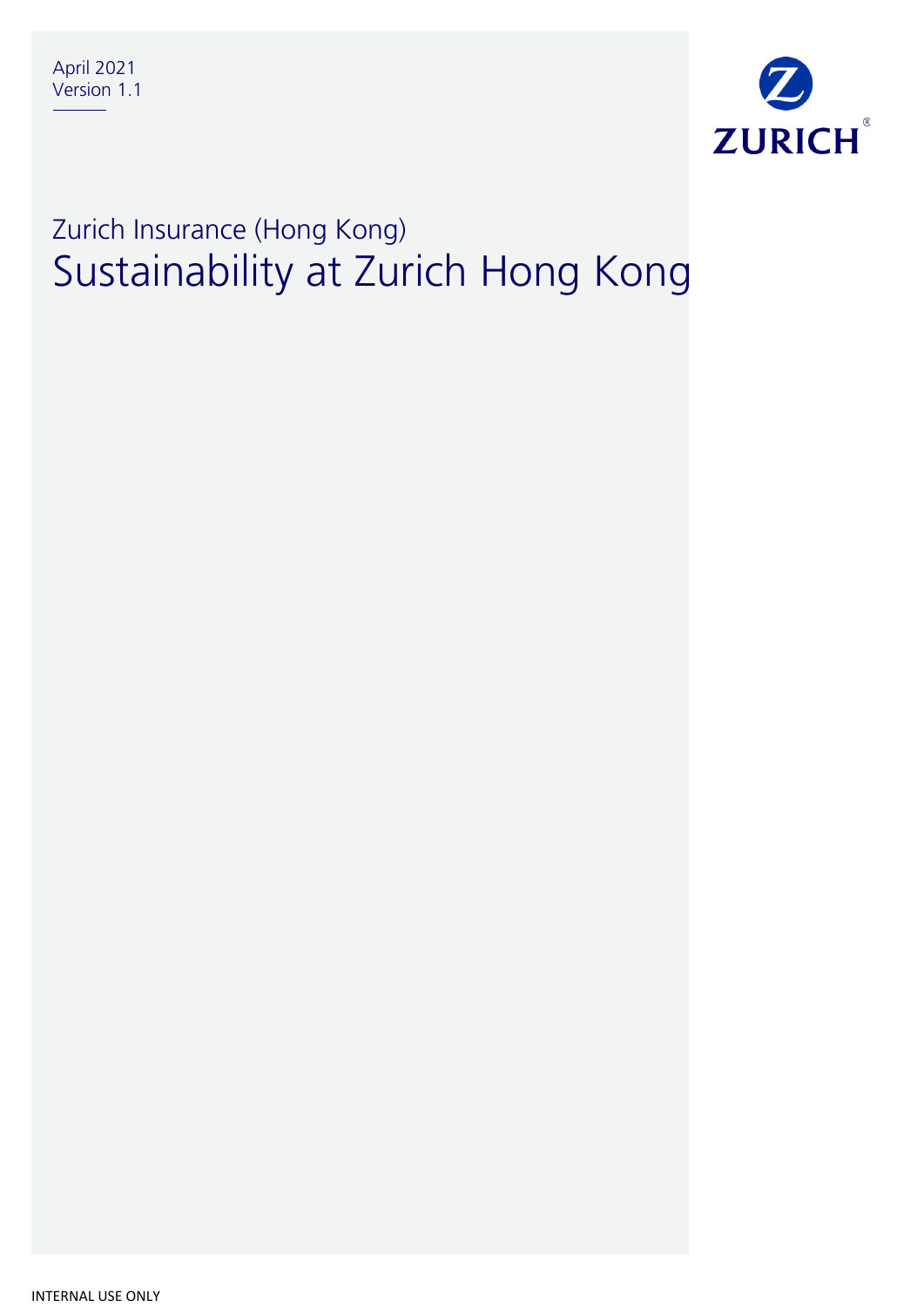

#### **Table of Contents**

| 2.1 |  |
|-----|--|
| 2.2 |  |
| 2.3 |  |
| 2.4 |  |
|     |  |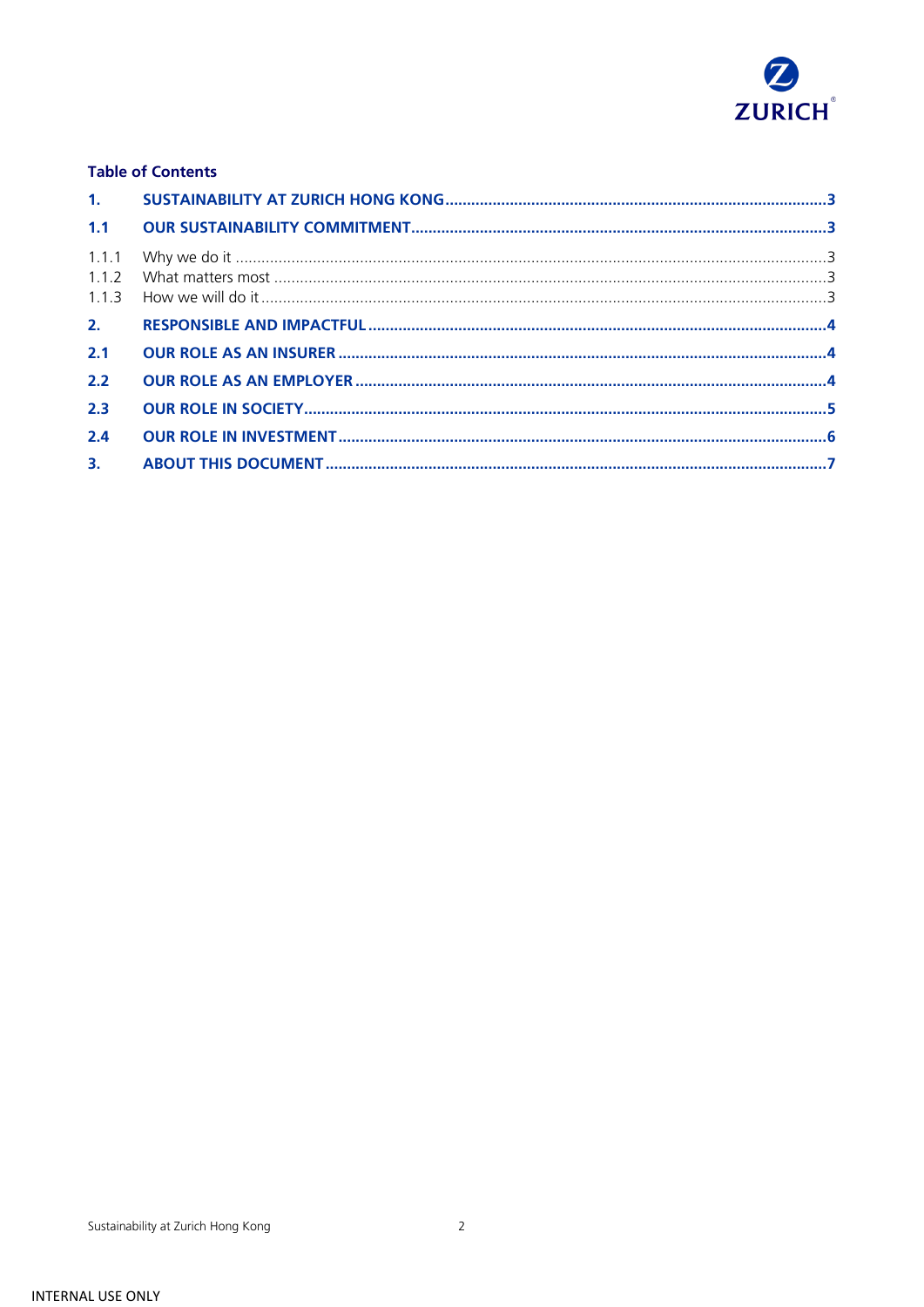

## <span id="page-2-0"></span>**1. Sustainability at Zurich Hong Kong**

## **1.1 Our sustainability commitment**

<span id="page-2-1"></span>The world is transforming at an unprecedented pace. At Zurich we believe we can have a positive impact in our role as insurer, investor, employer and in society. We have the knowledge, skills and capabilities and spirit to make a difference.

Zurich recognizes the vital role science-based targets play to meet the Paris Agreement's targets by specifying how much and how quickly companies need to reduce emissions. As part of [Zurich's Pledge](https://www.zurich.com/media/news-releases/2019/2019-0625-01?page_url_input_url=https%3a%2f%2fwww.zurich.com%2fcorporate%2fmedia%2fnews-releases%2f2019%2f2019-0625-01), it is playing an active role in developing industry methodology for measuring the carbon footprint of liabilities to enable setting such targets. Zurich has also joined the Stakeholder Advisory Group of the Science Based Target initiative, a project to help financial institutions align their lending and investment portfolios with the Paris Agreement ambition.

We made a commitment that we will use only renewable energy as power by 2022, and as such have formally joined the RE100, a global leadership initiative bringing together influential businesses committed to 100% renewable electricity. In Hong Kong, we achieved RE100 status in January 2021, 12 months ahead of target.

In addition, we are taking aggressive actions to eliminate single-use plastics and reduce internal paper usage by 80%. With extreme weather events already causing devastation around the world, we will also continue to help those communities most impacted by flooding through its award-winning program to enhance flood resilience, which has already benefitted 225,000 people across nine countries.

Zurich began instituting environmental, social and governance (ESG) considerations into its core business practices in 2012 and became carbon neutral in 2014.

#### <span id="page-2-2"></span>**1.1.1 Why we do it**

Society is transforming. No single actor can solve complex societal issues like globalization, digitalization or climate change alone. To help manage the risks and benefit from the opportunities they present, we must take bold action.

#### <span id="page-2-3"></span>**1.1.2 What matters most**

#### **1. Changing climate**

Actively tackling climate change as a risk and opportunity

#### **2. Confidence in a digital society**

Making people and organizations more resilient by enabling and inspiring confidence in a digital society

#### **3. Work sustainability**

Supporting our employees and customers navigating the impact of the changing nature of work

#### <span id="page-2-4"></span>**1.1.3 How we will do it**

1. Sharpen our focus on innovative sustainable solutions, investments, and operations

2. Develop clear positions on sustainability issues and stand up for what is right

3. Manage our own exposure to sustainability risks

Sustainability at Zurich Hong Kong 3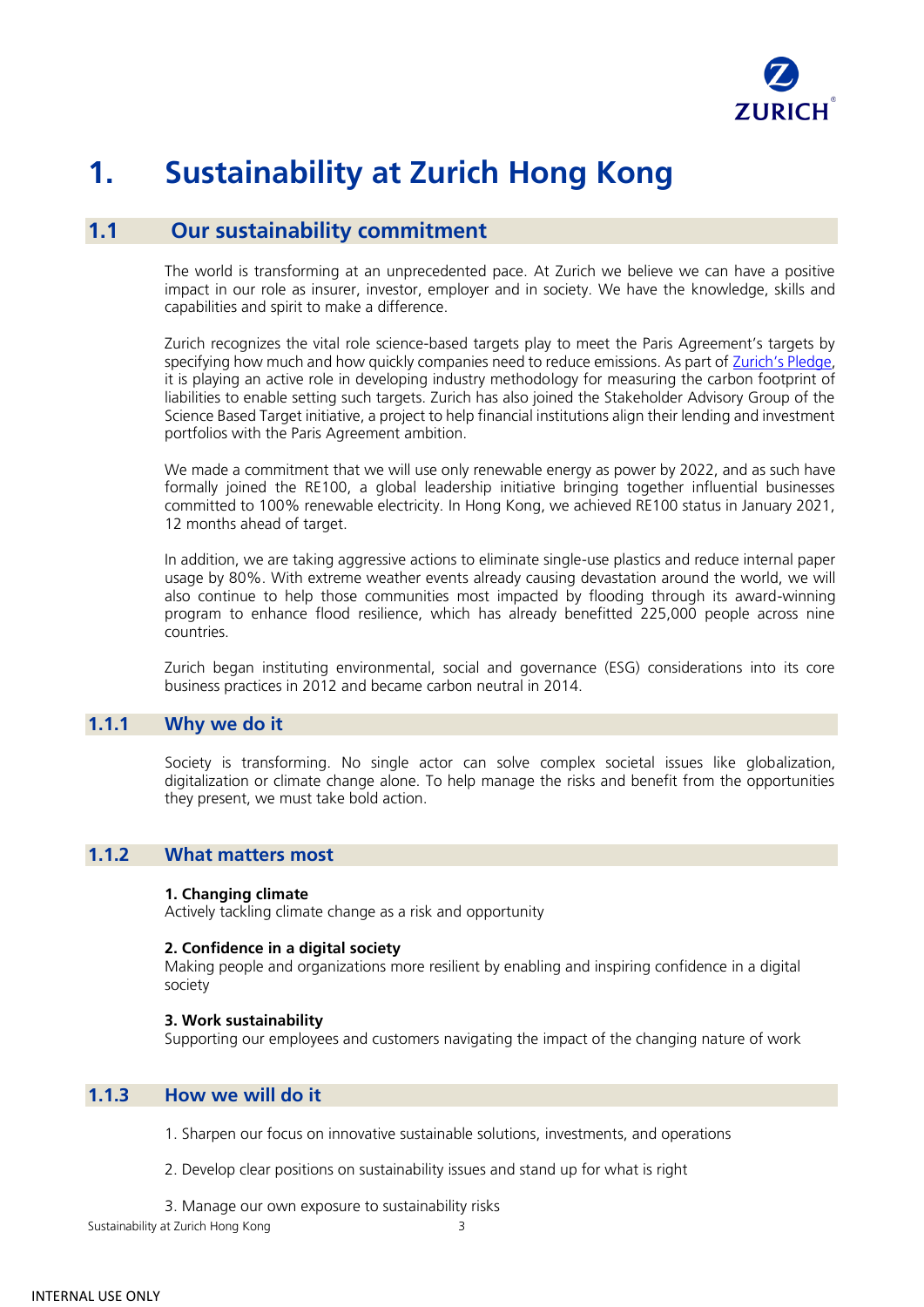

## <span id="page-3-0"></span>**2. Responsible and impactful**

### <span id="page-3-1"></span>**2.1 Our role as an insurer**

We will continuously work to develop relevant products and services that help solve today's most pressing societal and environmental issues.

Here in Hong Kong, we have firmly established sustainability into our underwriting, products, investment, and culture. As part of our sustainability commitment, we urge Zurich employees, in the course of doing business with existing customers, and writing new business with new customers, to be mindful of the environmental, social and ethical impacts of our business transactions. We encourage all Zurich employees, not just underwriters, to make all to make effort, to incorporate this into their day to day roles.

As highlighted in the CI Sustainability Guidelines [\(CRiBT\)](https://zurichinsurance.sharepoint.com/sites/globuz20app/Documents/CRiBT%20Combined%20Guidance.pdf), a company of our size and stature can make a significant positive contribution to society by proactively working with our corporate customers to identify, assess and mitigate environmental, social and governance risks.

It's extremely important that we manage these risks and construct the ethical signposts that we use, for how, where, and with whom we do business, which is directly linked to our reputation. If customers, business partners, regulators, and employees, see us as trustworthy, and ethical – financially, environmentally, and socially – the sustainability of our business will be positively impacted. We also ask Zurich employees to be mindful, that consequences for failing to act could be significant.

### <span id="page-3-2"></span>**2.2 Our role as an employer**

People are Zurich's most important asset. They enable us to achieve our strategy and deliver for our stakeholders. Their varied skills, perspectives and experiences drive innovation. And they reflect the breadth and diversity of our customers, suppliers, communities, and investors around the world. To succeed, Zurich needs to attract, select, develop, and retain these talented people.

That is why we aim to create a workplace where people thrive, in an environment where everyone is treated as equally important. We also carry out initiatives to embed and maintain a zero-tolerance approach to harassment, discrimination, bullying and disrespectful behavior in the workplace.

It's not just the right thing to do, it makes us succeed as a company. It is part of how we achieve our purpose: to create a brighter future together.

Diversity refers to the visible and invisible differences that exist between people. Zurich does not tolerate harassment or discrimination, including based on race, ethnicity, color, age, sex, gender, gender identity or expression, sexual orientation, national origin, religion, disability, pregnancy, veteran status, or any other relevant characteristic protected under applicable law. It also refers to diverse ways of thinking and ways of working.

Here in Hong Kong, our voluntary, employee-led **Employee Resource Group's** play a key role in raising awareness and promoting these behaviours amongst our workforce.

Our employees have supported [PaperLess Future campaign](https://zurichinsurancenam.sharepoint.com/sites/GroupEnvironmentalPerformance/SitePages/PaperLess-Future-Campaign.aspx) that was designed to address behaviors and beliefs behind why people print and how we created a global paperless mindset, thanks to increasing our awareness of digital tools. We encourage all employees to drive [sustainable change,](https://zurichinsurancenam.sharepoint.com/sites/GroupEnvironmentalPerformance/SitePages/Employee-Engagement.aspx?web=1) sharing best practices with other areas of our business.

Sustainability at Zurich Hong Kong 4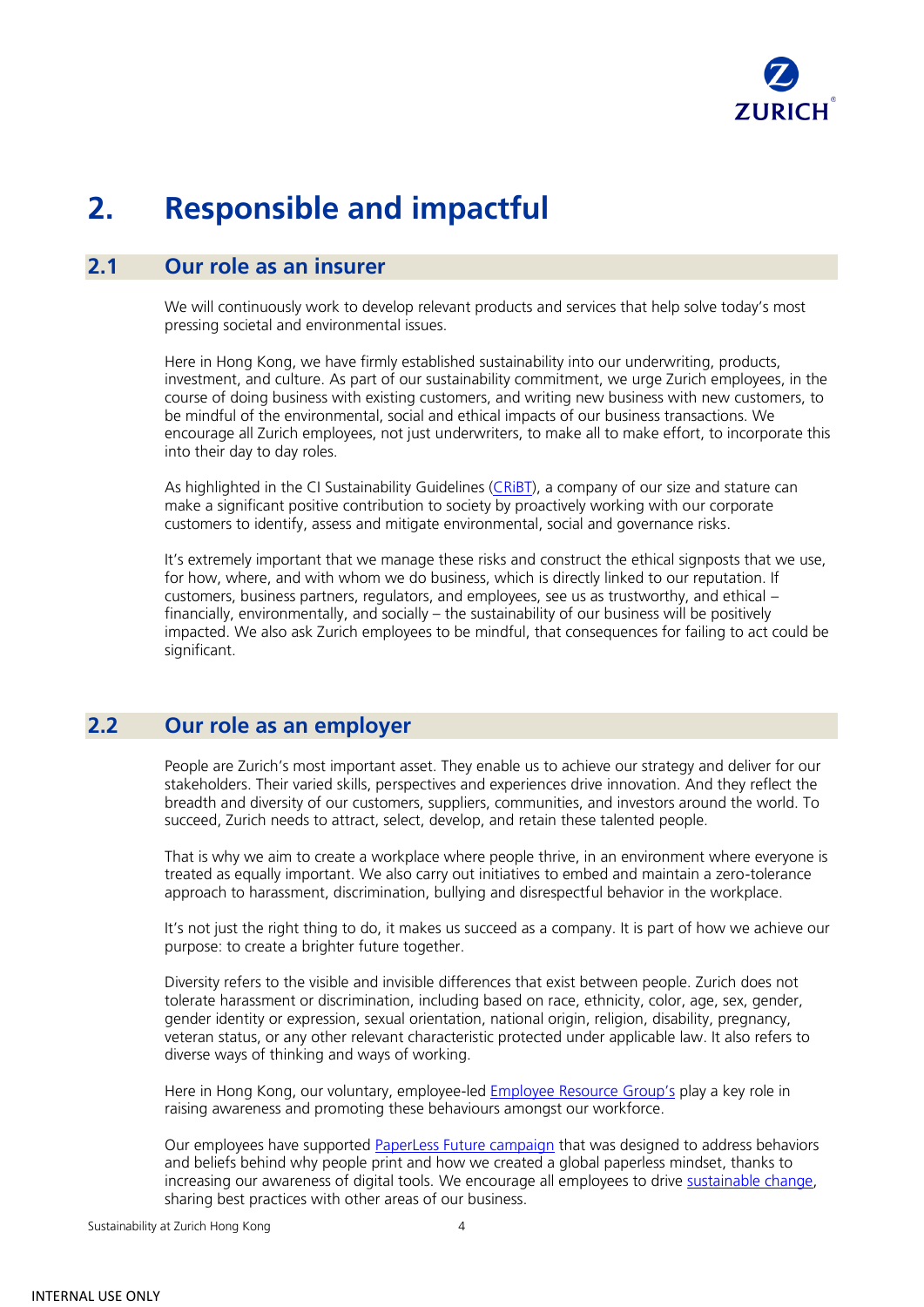

## <span id="page-4-0"></span>**2.3 Our Role in Society**

Insurance creates value for society. It allows people and businesses to protect themselves from risk and helps them become – and remain – prosperous and resilient. Risks are becoming more complex and interconnected because of issues like climate change, globalization, urbanization and technological development. Insurers are increasingly expected to use their core skills to help communities and society become more resilient to these interconnected risks. The premiums we invest in capital markets also help to finance businesses and projects that are important for society.

Community investment is at the heart of Zurich's sustainability strategy. Through investment from the Z Zurich Foundation and from our local offices around the world, we share our resources and expertise to help build more resilient communities, adding value beyond our core business activity. Community investment is also an important part of our employee engagement strategy, and the knowledge and experience employees gain from our community programs often help us shape our products and services, leading to better customer outcomes.

As an insurer, our commitment includes helping communities reduce flood risks. Working with our flood resilience alliance, we can secure lives and livelihoods, so people's hopes, ambitions and futures remain intact, despite floods.

It is also important for Zurich to take accountability for the impact our operations have on the environment. Zurich is taking steps to reduce carbon emissions from its own operations to help mitigate climate change, reduce energy consumption, and conserve valuable natural resources.

Here in [Hong Kong,](https://zurich.workplace.com/groups/303293883608293/) we strongly believe that through supporting the community, we can ensure a more sustainable society and create a brighter future. Empowering the vulnerable, aspiring for a more equal world, and strengthening our focus in well-being and inclusion will remain as our visions.

Over the past few years, we have partnered with different NGOs for youth empowerment and charity work. We pledged full support via sponsorship from [Z Zurich Foundation](https://www.zurich.com/en/sustainability/investing-in-communities/z-zurich-foundation) for two flagship projects hosted by Breakthrough, namely "MineCity" and "Trial and Error Lab HK" by providing funding of more than HKD8 million.

During the COVID-19 Pandemic, we donated a total of HKD4.6 million to establish the "Online Learning Computer Donation Program". Stewarded by two social welfare organizations, Pok Oi Hospital and HandsOn Hong Kong, more than 1,500 primary and secondary school underprivileged and special needs students will be supplied with laptops, tablets and SIM cards, to equip them with core resources for online learning during the suspension of face-to-face classes and school closures, and to close the continuous learning gap.

We strongly believe that these programs will ensure the sustainable development of the entire society and help youngsters to build skills and confidence.

Leveraging the capabilities of Zurich and our partners, we will continue to devote and engage in local community work. Every small act counts.

Since 2009, Zurich has been building awareness on social issues via staff volunteerism. Th[e Z-Volunteer](https://ziapac.sharepoint.com/sites/BU-HK-BusinessAreas/SitePages/Z-Volunteer-recognition-program-2020.aspx)  [Recognition Program](https://ziapac.sharepoint.com/sites/BU-HK-BusinessAreas/SitePages/Z-Volunteer-recognition-program-2020.aspx) is launched to recognize employees who are willing to devote their own time to tackle these issues and are passionate about our communities.

Zurich is working together with VICE to help explain why we should care about the World Economic Forum's [Global Risks Report.](https://www.vice.com/en_uk/partners/global-risk-report-2020)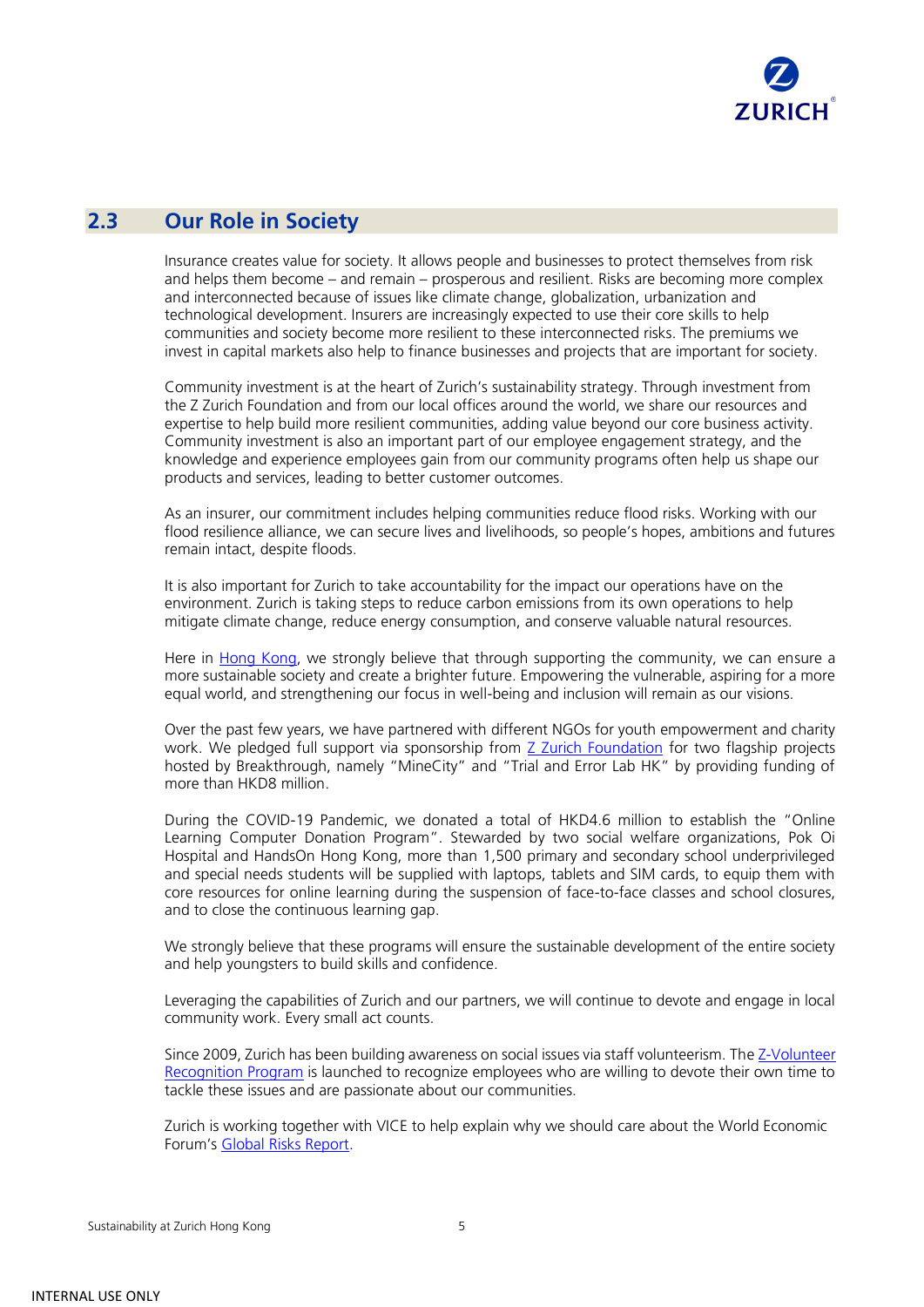

### <span id="page-5-0"></span>**2.4 Our Role in Investment**

Responsible investment is integral to our investment philosophy and approach. For us, it is about managing our assets of approximately USD 200 billion in a way that creates sustainable value - in other words, to do well and do good. When we do 'well', we generate superior risk-adjusted returns for our customers and shareholders and when we do 'good' we have a positive impact on society and the communities where we live and work.

Zurich Insurance Group is the leading insurer of the [Dow Jones Sustainability Index.](https://www.spglobal.com/esg/csa/csa-resources/industry-leaders?_lrsc=718f5c20-8f43-482b-88f3-0b480222be1a&WT.mc_id=z_Elevate_nac_b2b_sm_li_elevate) The Dow Jones Sustainability Index is one of the most highly regarded measures of sustainability performance of industry, evaluating the sustainability of thousands of publicly traded companies. The fact that Zurich is ranked ahead of so many other financial institutions clearly shows that our commitment to sustainability is real and that our efforts to be known as one of the most responsible and impactful businesses in the world are beginning recognized.

The Group exceeded the USD 5 billion target for its impact investment portfolio set three years ago. Our impact investment portfolio grew from USD 3.8 billion in 2018 to more than USD 5.4 billion in 2020.

The portfolio includes green bonds, as well as social and sustainability bonds, and commitments to seven private equity funds active in areas such as financial inclusion and clean technology, as well as private debt impact infrastructure investments such as wind or solar farms. In 2018, we developed an impact measurement framework to track the success of our impact portfolio. Zurich is proud that its impact investments portfolio helped to avoid 2.9 million tons of CO2-equivalent emissions and, separately, improves the lives of 4 million people annually, as of November 2020.

Zurich will continue building a portfolio to deliver on its targets, going beyond the USD 5 billion investments originally targeted. Having said that, Investment Management has now decided to take the next step in impact investing, which includes not setting a higher asset volume target. Instead, we are leading the industry by shifting the focus, away from monetary targets to actual impact achieved. We will also invest what is needed to meet our targets of avoiding 5 million metric tons of CO2 equivalent emissions annually and improving the lives of 5 million people a year.

Zurich's impact investment portfolio of USD 5.4 billion includes green bonds, social and sustainability bonds, private equity funds active in areas such as financial inclusion and clean technology, as well as impact infrastructure loans for projects such as wind or solar farms. Zurich will continue building a portfolio to deliver on its targets, going beyond the USD 5 billion investments originally targeted.

Here in Hong Kong, our investments represent roughly 1% of our global investment portfolio, however our contribution is significant. Our asset managers in Hong Kong are signatories of the UNsupported PRI (principles of responsible investment) and we have a growing portfolio of ESG and Green Bonds.